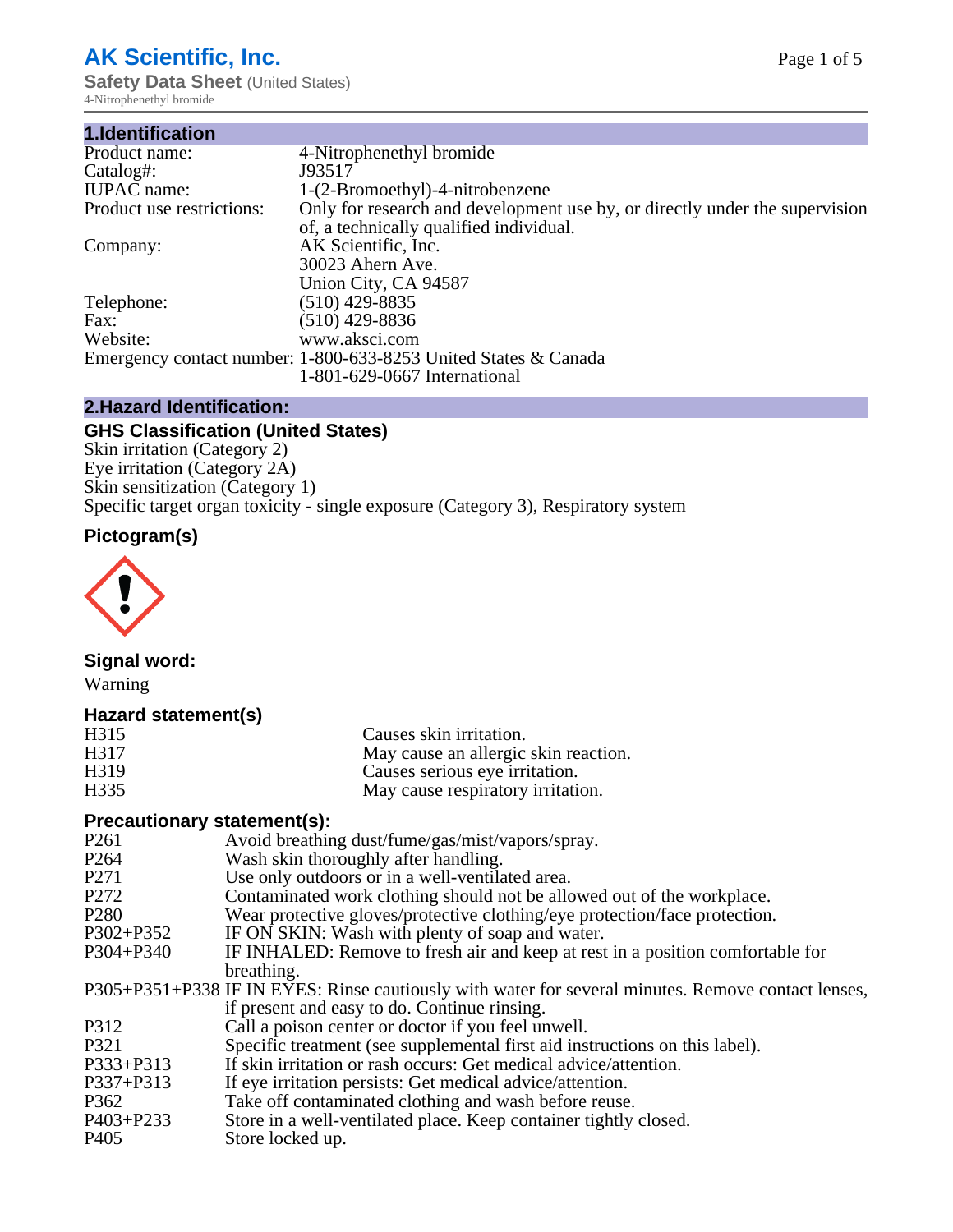P501 Dispose of contents/container to an approved waste disposal plant.

# **Hazards not otherwise classified (HNOC) or not covered by GHS:**

None

### **3.Composition/Information on Ingredients**

| Synonyms: | 1-(2-Bromoethyl)-4-nitrobenzene; 2-(4-Nitrophenyl) ethyl bromide |
|-----------|------------------------------------------------------------------|
| $CAS#$ :  | 5339-26-4                                                        |
| Purity:   | 95%                                                              |
| EC:       | 226-271-7                                                        |

# **4. First Aid Measures**

**General Information:** Immediately remove any clothing contaminated by the product. Move out of dangerous area. Consult a physician and show this safety data sheet.

**Inhalation:** Move person to fresh air. If not breathing, give artificial respiration. If breathing is difficult, give oxygen. Obtain medical aid.

**Skin contact:** Immediately flush skin with running water for at least 15 minutes while removing contaminated clothing and shoes. Wash clothing before reuse. Obtain medical aid immediately. **Eye contact:** Immediately flush open eyes with running water for at least 15 minutes. Obtain medical aid immediately.

**Ingestion:** Do NOT induce vomiting without medical advice. Rinse mouth with water. Never administer anything by mouth to an unconscious person. Obtain medical aid immediately.

**Most important symptoms and effects, both acute and delayed:** No further information available. Please see sections 2 and 11.

**Indication of any immediate medical attention and special treatment needed:** No further information available.

# **5. Fire Fighting Measures**

**Suitable extinguishing media:** Use water spray, dry chemical, carbon dioxide, or chemical foam. **Specific hazards arising from the chemical:** Carbon oxides, Hydrogen bromide, Nitrogen oxides. **Advice for firefighters:** As in any fire, wear a NIOSH-approved or equivalent, pressure-demand, self-contained breathing apparatus and full protective gear. During a fire, irritating and highly toxic gases may be generated by thermal decomposition or combustion.

# **6. Accidental Release Measures**

**Personal precautions, protective equipment and emergency procedures:** Wear protective equipment and keep unprotected personnel away. Ensure adequate ventilation. Remove all sources of ignition. Prevent further leak or spill if safe to do so. For personal protective equipment, please refer to section 8.

**Environmental precautions:** Do not let product enter drains, other waterways, or soil.

**Methods and materials for containment and cleaning up:** Prevent further leak or spill if safe to do so. Vacuum, sweep up, or absorb with inert material and place into a suitable disposal container. Consult local regulations for disposal. See section 13 for further disposal information.

# **7. Handling and Storage**

**Precautions for safe handling:** Avoid contact with skin, eyes, and personal clothing. Wash hands thoroughly after handling. Avoid breathing fumes. Use only with adequate ventilation. Wear suitable protective clothing, gloves, and eye/face protection. Keep away from sources of ignition. Minimize dust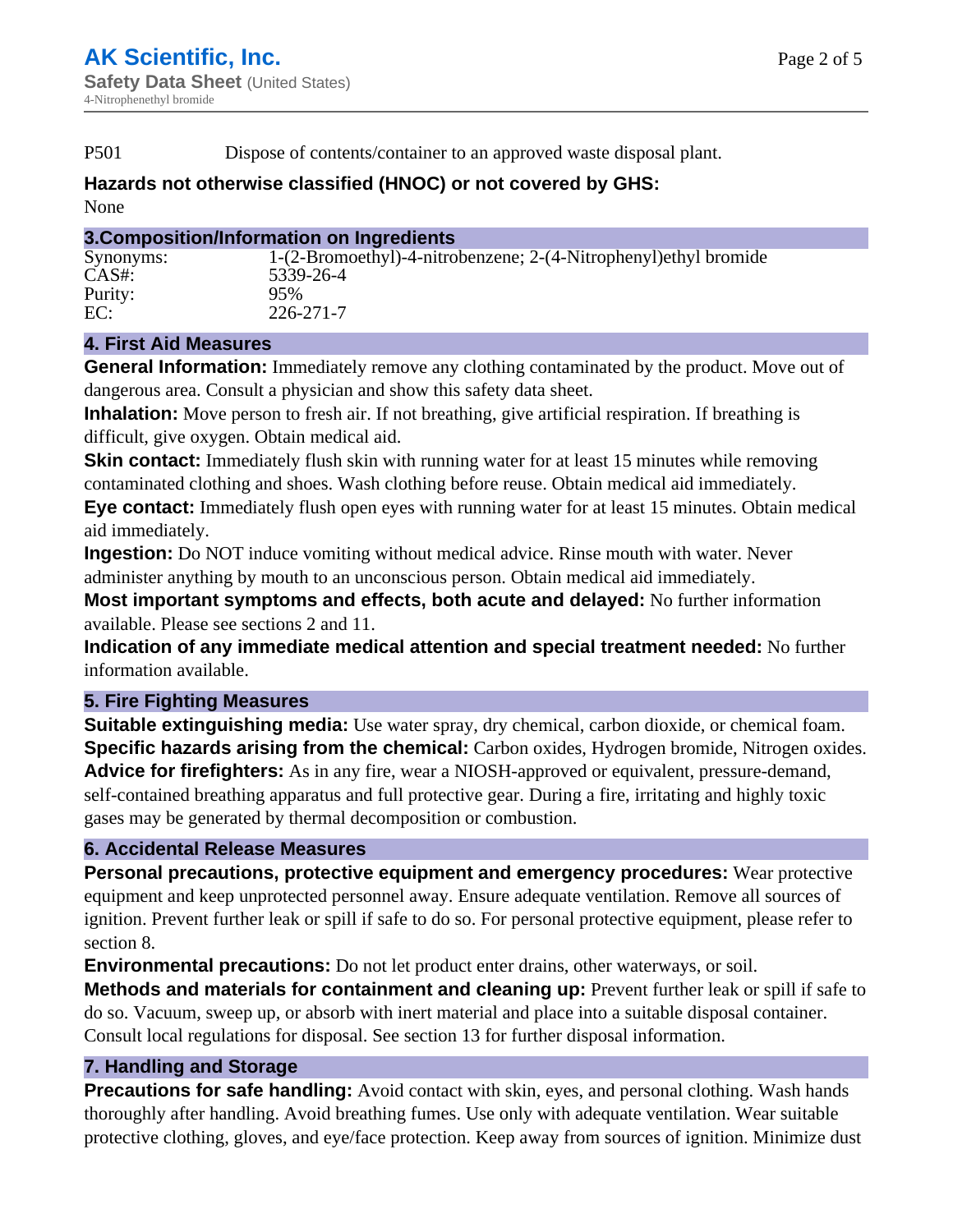generation and accumulation. Keep container tightly closed. Open and handle container with care. Do not eat, drink, or smoke while handling.

**Conditions for safe storage, including any incompatibilities:** Store in a tightly-closed container when not in use. Store in a cool, dry, well-ventilated area away from incompatible substances. Keep away from sources of ignition.

#### **8. Exposure Controls/Personal Protection**

#### **Exposure limits:**

| <b>OSHA PEL:</b>  | Not available. |
|-------------------|----------------|
| NIOSH REL:        | Not available. |
| <b>ACGIH TLV:</b> | Not available. |

**Appropriate engineering controls:** Avoid contact with skin, eyes, and clothing. Wash hands before breaks and immediately after handling the product. Facilities storing or utilizing this material should be equipped with an eyewash fountain. Use adequate general and local exhaust ventilation to keep airborne concentrations low.

#### **Personal protection**

| Eyes:        | Based on an evaluation of the eye or face hazards present, wear chemical splash-resistant<br>safety glasses or goggles with side protection. A face shield may be appropriate in some<br>workplaces. Use eyewear tested and approved under appropriate government standards<br>such as OSHA 29 CFR 1910.133 or EU EN166.                                                                                                |
|--------------|-------------------------------------------------------------------------------------------------------------------------------------------------------------------------------------------------------------------------------------------------------------------------------------------------------------------------------------------------------------------------------------------------------------------------|
| Hands:       | Wear gloves selected based on an evaluation of the possible hazards to hands and skin,<br>the duration of use, the physical conditions of the workplace, and the chemical resistance<br>and physical properties of the glove material.                                                                                                                                                                                  |
|              | Skin and body: Protective clothing must be selected based on the hazards present in the workplace, the<br>physical environment, the duration of exposure, and other factors. No fabric can provide<br>protection against all potential hazards; therefore it is important to select the appropriate<br>protective clothing for each specific hazard. At the minimum, wear a laboratory coat and<br>close-toed footwear. |
| Respiratory: | Respirators are not a substitute for accepted engineering control measures such as<br>enclosure or confinement of the operation, general and local ventilation, and substitution<br>of less toxic materials. When respiratory personal protective equipment is appropriate<br>based on an assessment of respiratory hazards in the workplace, use a NIOSH- or<br>CEN-certified respirator.                              |

| Light yellow crystalline powder |
|---------------------------------|
| C8H8BrNO2                       |
| 230.06                          |
| Not available.                  |
| Not available.                  |
| Not available.                  |
| $67-71$ °C                      |
| Not available.                  |
| Not available.                  |
| Please see section 2.           |
| Not available.                  |
| Not available.                  |
| Not available.                  |
| Not available.                  |
| Not available.                  |
| Not available.                  |
| Not available.                  |
| Not available.                  |
|                                 |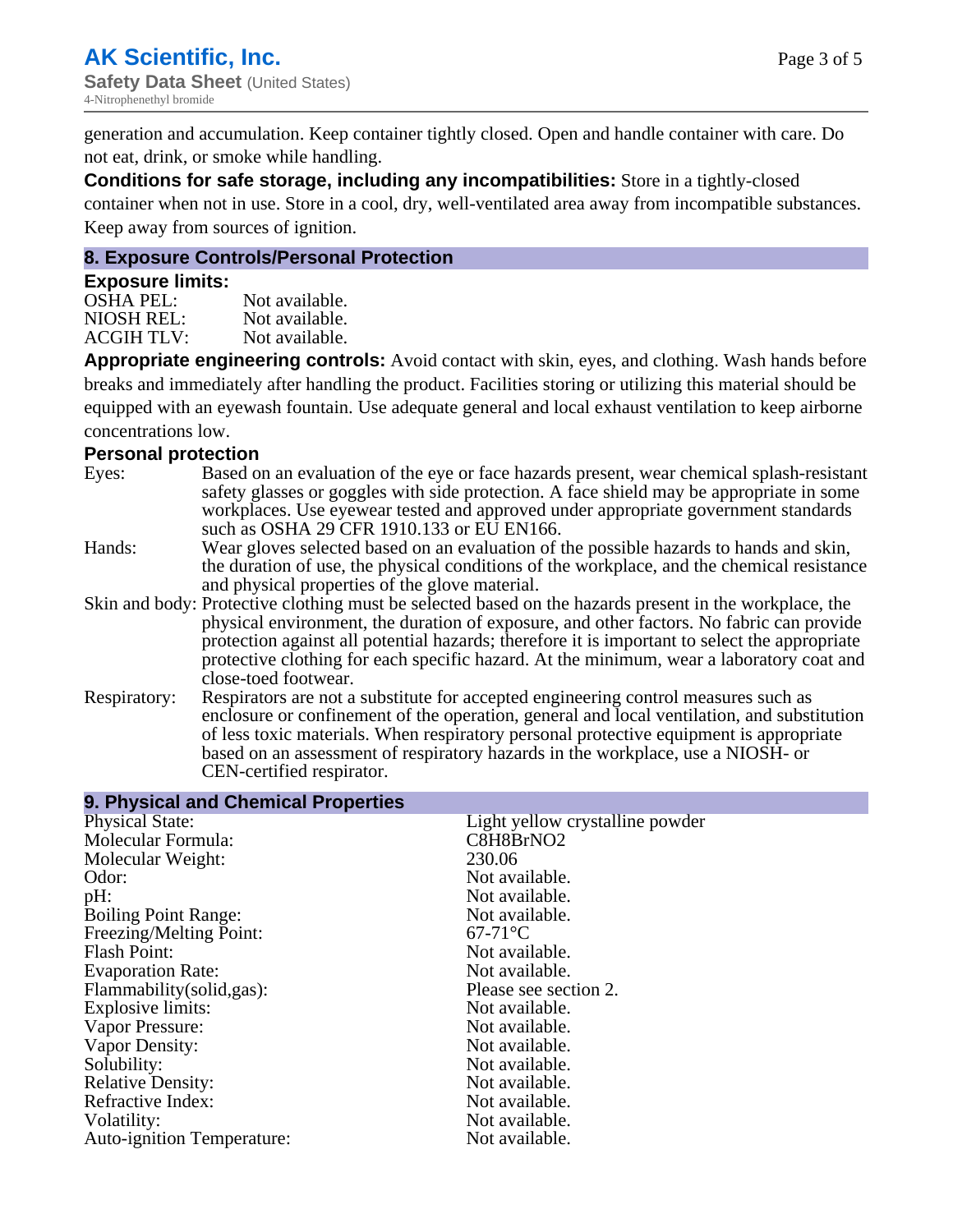| Decomposition Temperature:<br><b>Partition Coefficient:</b>                                                                                                       | Not available.<br>Not available.                                                                                                                                                                                                                                                                                                                                                                                      |
|-------------------------------------------------------------------------------------------------------------------------------------------------------------------|-----------------------------------------------------------------------------------------------------------------------------------------------------------------------------------------------------------------------------------------------------------------------------------------------------------------------------------------------------------------------------------------------------------------------|
| <b>10. Stability and Reactivity</b>                                                                                                                               |                                                                                                                                                                                                                                                                                                                                                                                                                       |
| Reactivity:<br>Chemical stability:<br>Possibility of hazardous reactions:<br>Conditions to avoid:<br>Incompatible materials:<br>Hazardous decomposition products: | Not available.<br>Stable under recommended temperatures and pressures.<br>Not available.<br>Dust generation.<br>Strong oxidizing agents.<br>Carbon oxides, Hydrogen bromide, Nitrogen oxides.                                                                                                                                                                                                                         |
| <b>11. Toxicological Information</b>                                                                                                                              |                                                                                                                                                                                                                                                                                                                                                                                                                       |
| RTECS#<br>Acute toxicity:<br>Routes of exposure:<br>Symptoms related to the physical, chemical and<br>toxicological characteristics:                              | Not available.<br>Not available.<br>Inhalation, eye contact, skin contact, ingestion.<br>Skin contact may result in inflammation<br>characterized by itching, scaling, reddening,<br>blistering, pain or dryness. Eye contact may result<br>in redness, pain or severe eye damage. Inhalation<br>may cause irritation of the lungs and respiratory<br>system. Overexposure may result in serious illness<br>or death. |
| Carcinogenicity<br>Not classified<br>$I \wedge D \cap \cdot$                                                                                                      |                                                                                                                                                                                                                                                                                                                                                                                                                       |

| ___________ |                                                                                                       |
|-------------|-------------------------------------------------------------------------------------------------------|
| IARC:       | Not classified.                                                                                       |
| NTP:        | Not listed.                                                                                           |
| OSHA:       | Not listed.                                                                                           |
|             | Acute toxic effects: Inflammation of the eye is characterized by redness, watering, and itching. Skin |
|             | inflammation is characterized by itching, scaling, reddening, or, occasionally,                       |
|             | blistering.                                                                                           |

| <b>12. ECOlogical Information</b> |                |
|-----------------------------------|----------------|
| Ecotoxicity:                      | Not available. |
| Persistence and degradability:    | Not available. |
| Bioaccumulative potential:        | Not available. |
| Mobility in soil:                 | Not available. |
| Other adverse effects:            | Not available. |

# **13. Disposal Considerations**

**12. Ecological Information**

Chemical waste generators must determine whether a discarded chemical is classified as hazardous waste. US EPA guidelines for the classification determination are listed in 40 CFR 261.3. Additionally, waste generators must consult state and local hazardous waste regulations to ensure complete and accurate classification. Observe all federal, state and local regulations when disposing of the substance.

Disposal of packaging: Do not reuse containers. Dispose of as unused product.

#### **14. Transportation Information**

| <b>DOT (United States)</b> |                |
|----------------------------|----------------|
| UN number:                 | Not hazmat     |
| Proper shipping name:      | Not available. |
| Transport hazard class:    | Not available. |
| Packing group:             | Not available. |
| <b>IATA</b>                |                |
| UN Number:                 | Not DG         |